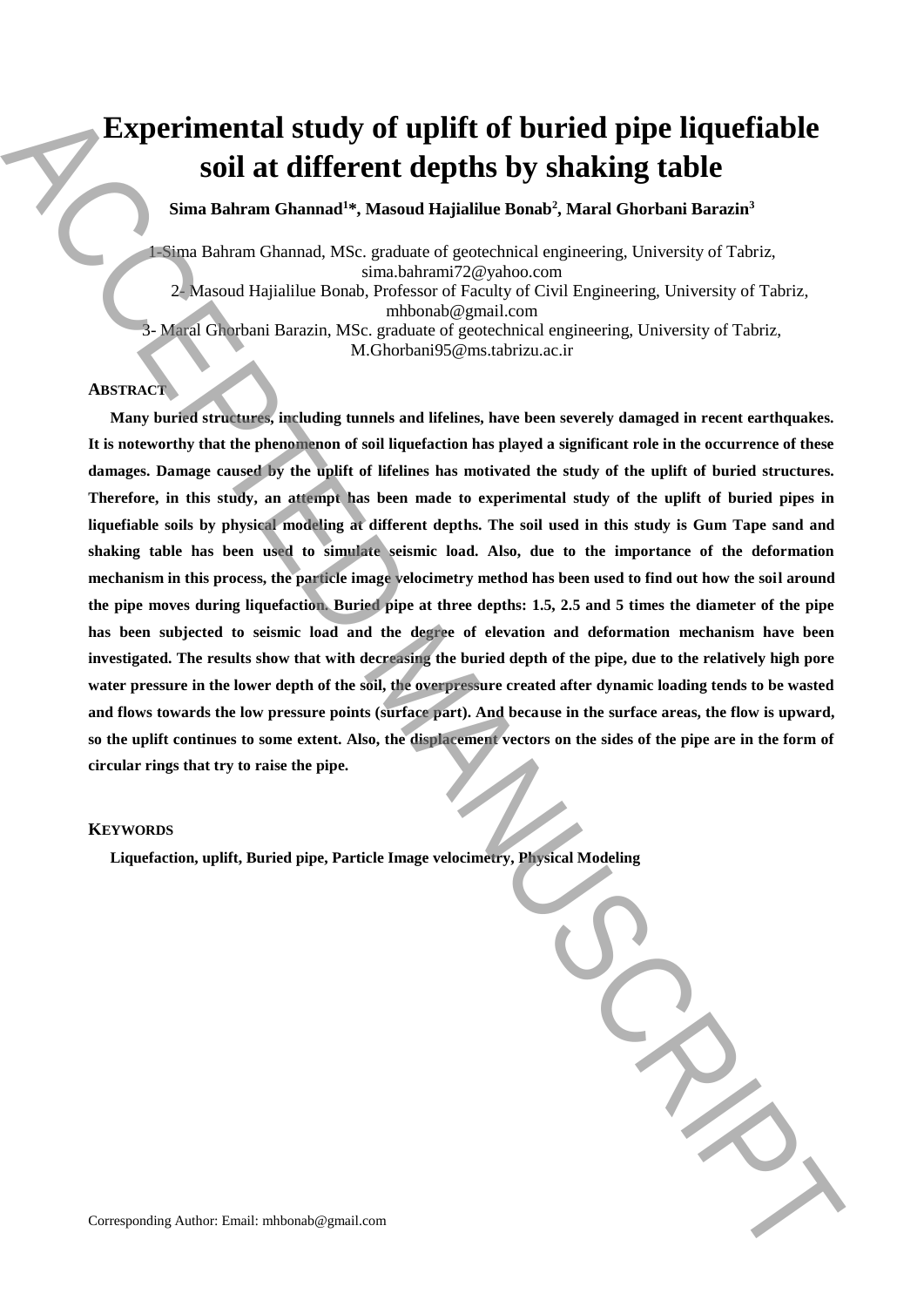#### **1. Introduction**

Today, the increase in population and, consequently, the increase in demand, has highlighted the role of lifelines in human life.

Natural disasters such as earthquakes can cause damage to these lines. According to statistics, the rise of pipes is one of the obvious failures that the occurrence of which will lead to other damages [1, 2]. Therefore, it is important to find out the cause of uplift.

What makes the conditions more suitable for the occurrence of soil liquefaction is three factors: 1- Loose sand soil 2- High groundwater level 3- Earthquake that aggravate the conditions for its occurrence. It is worth noting that liquefaction is one of the destructive factors of lifelines that has been studied in this study. Loose sand soils have high permeability, but if this type of soil is saturated and subjected to seismicity, despite the high permeability, due to high loading speed and tendency to reduce soil volume, the opportunity for water exit is not provided and undrain condition governs the problem [3]. As a result, with the occurrence of undrain condition, the role of effective stress, as a representative of soil resistance due to increased water pressure will be diminished, and as a result, the soil loses its shear strength and will behave like a liquid. In other words, it can be stated that the soil has become liquefied [4]. By reducing the shear strength, the soil does not tolerate the maintenance of the buried pipe and the conditions for the rise of the pipe are provided [5, 6]. In the study of Tokida et al. [14], the effect of liquefiable soil thickness under buried substructure and the width of the structure on the amount of uplift caused by liquefaction has been investigated experimentally and shaking table has been used to simulate the earthquake load. The results show that by stopping the applied load, deformation and uplift also stop and by reducing the thickness of liquefied soil and the thickness of the buried structure, the amount of uplift decreases.. In this research, shaking table has been used to model the seismic load. By considering the relative density of soil as the studied variable, it was concluded that the amount of uplift in the samples with loose sand at the beginning of the experiment was 5 to 15 mm, while there is no significant change in dense samples. However, at the end of seismic loading, the elevation of dense specimens increased significantly (about 100 mm = buried depth). The elevation of subway stations as a result of soil liquefaction was studied as numerical modeling (finite difference-finite element) by Ji-Lei et al. [16] and the results showed that liquefaction because of seismic load can initiate elevation but cannot be main reason. The uplift starts gradually from the first stage of liquefaction and increases with the amount of liquefied area, and finally with the complete liquefaction of the area, the amount **1.** Internation the population and, compared), due with vector metric into the best procedure of the state of the state of the state of the state of the state of the state of the state of the state of the state of the st

Corresponding Author: Email: mhbonab@gmail.com

of uplift occurs more intensely. It should also be noted that with the seismic stop, the simultaneous ascent does not stop. In previous studies, the PIV method has been performed only in modeling by centrifuge. In order to use this method in shaking table tests, the walls of the box are made of Plexiglas and also seismic loading has been applied by the shaking table. Huang et al. [30] believed that the rise of the pipe stops when the loading is complete. Therefore, in this research, the stopping time of the uplift will be evaluated in proportion to the loading.

#### **2-Materials and methods**

Due to the presence of relatively large impurities, sifted soil has been used. The type of soil used in the experiments is Gum Tape sand. In this study, Lai modeling law [31] has been used. The dimensional analysis used is similar to the dimensional analysis used in the study of Otsubo et al. [32], in this study, liquefaction and strategies to diminish it, were examined. It is noteworthy that in the modeling of the Otsubo study, the law of Lai modeling has been used for dimensional analysis. The scale for the model geometry specified by the NG parameter. The scale for the pipe diameter and loading frequency is specified by the Ndp and Nf parameters, respectively, and is 5. The reason for increasing the frequency 5 times is because the scaled modeling has a lower natural period and in order to scaling, it is necessary to increase the frequency 5 times. The test platform of the shaking table is a rectangle with dimensions of  $m2 \times m3$ , which is made of steel sheet and the capacity of the shaking table is up to 6 tons. The test box is of rigid type with dimensions of 100 m (length)  $*$  m62 (width)  $*$  64 m (height). Also, the walls of the rigid box are made of Plexiglas to take advantage of the PIV method. In this study, in order to investigate the effect of buried depth of the pipe, three physical models were performed according to Table 3. In this table, the buried depth of the pipe with parameter H, the diameter of the pipe with parameter D, and the relative density of the sample with parameter Dr are specified (Table 1). In this research, a new PIV Technic has been used as a suitable method for use in modeling and geotechnical experiments. Sequential images are taken of the soil surface during deformation, and then the soil deformation is determined between each pair of consecutive images using particle image velocimetry analysis.